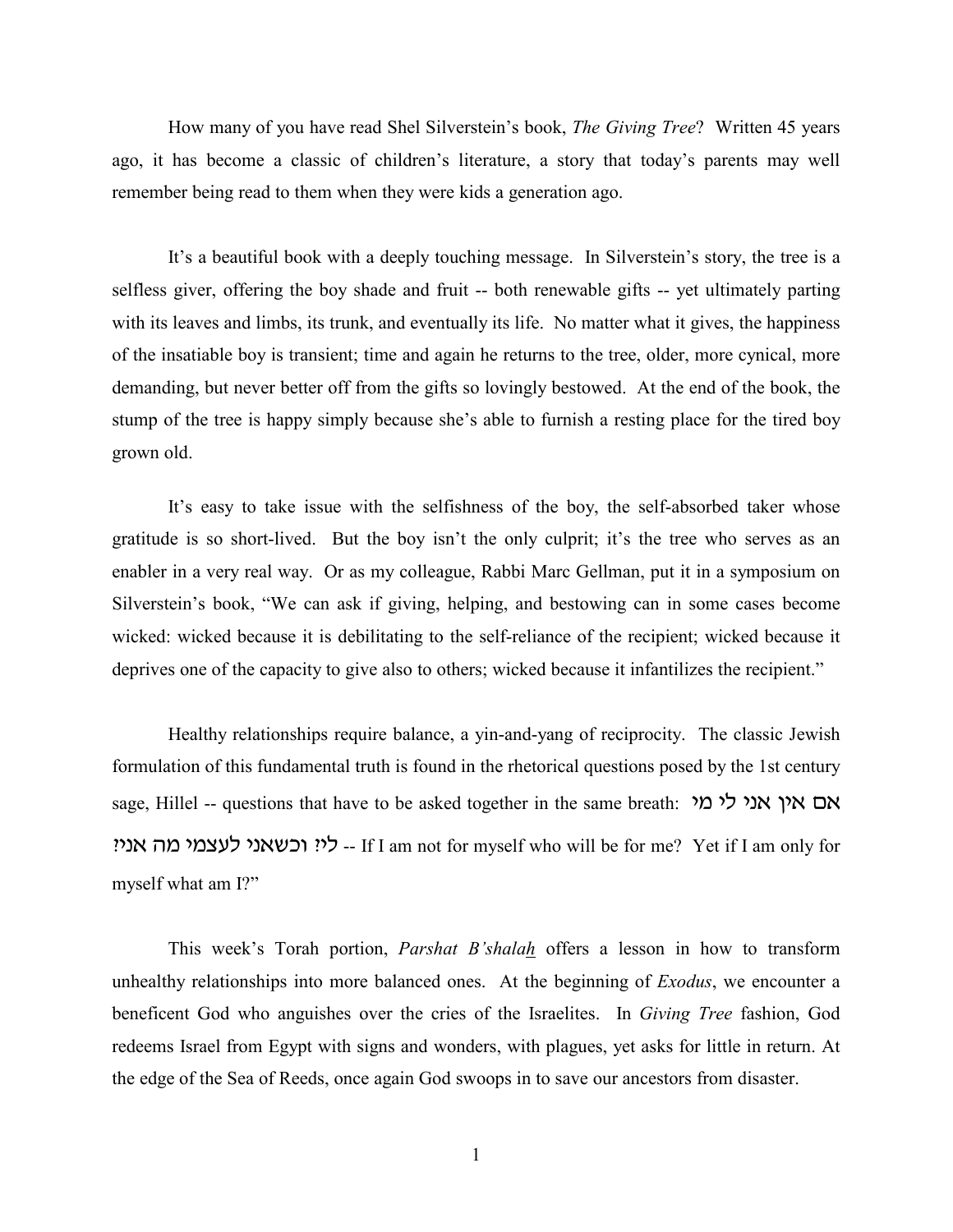The people sing joyously of their escape, but no more than three days later they grumble about the quality of the drinking water, and within a month lament, "If only we had died by the hand of the Lord in the land of Egypt; you have brought us out into this wilderness to starve the whole congregation to death!" No gratitude, no memory of God's caring, no recollection of how much the Egyptians took from them -- their dignity, their autonomy; instead they nostalgically recall the fleshpots of Egypt, the rations their masters grudgingly provided to sustain their labors.

A few years ago, clinical psychologist Harriet Braiker wrote a *New York Times Bestseller* entitled *The Disease-to-Please*. In it, she debunks the myth that people pleasers are just nice folks who go a little overboard. Those who suffer from the Disease-to-Please are individuals who can't say "no" -- even when they want to, even when good sense dictates they should. For them the uncontrollable need for the elusive approval of others, and more especially, their irrational fear of disapproval, is a kind of emotional addiction. And so they use "niceness" and "people-pleasing" as a kind of self-defense which, over time, exhausts and depletes them. Eventually, they wind up like the "Giving Tree," a dead stump unable to conceive of its own self-worth apart from the thoughts of others.

God, of course, doesn't suffer from the "Disease-to-Please." The Eternal is compassionate, loving, beneficent above and beyond what any of us deserve, but the good Lord's self-esteem hardly depends on human beings. And so this week, in *Parshat B'shalah,* God bestows upon Israel a great gift -- not the manna, the free food that comes from heaven, but the rules that accompany the gift; with elegant simplicity they function as an ethical guide to taking from others with grace and gratitude..

God says to Moses, "הנני ממטיר לכם לחם מן השמים ולקטו דבר יום ביומו, למען אנסנו הילך בתורתי אם לא -- I will rain down bread for you from the sky, and the people shall go and gather each that day's portion -- that I may test them whether they will follow My teachings or not" (*Exodus* 16:4). The instructions are straightforward: don't hoard; take a double portion on Friday (which is why we use two *hallot* on Shabbat); and don't go looking for any manna on Shabbat, because there won't be any.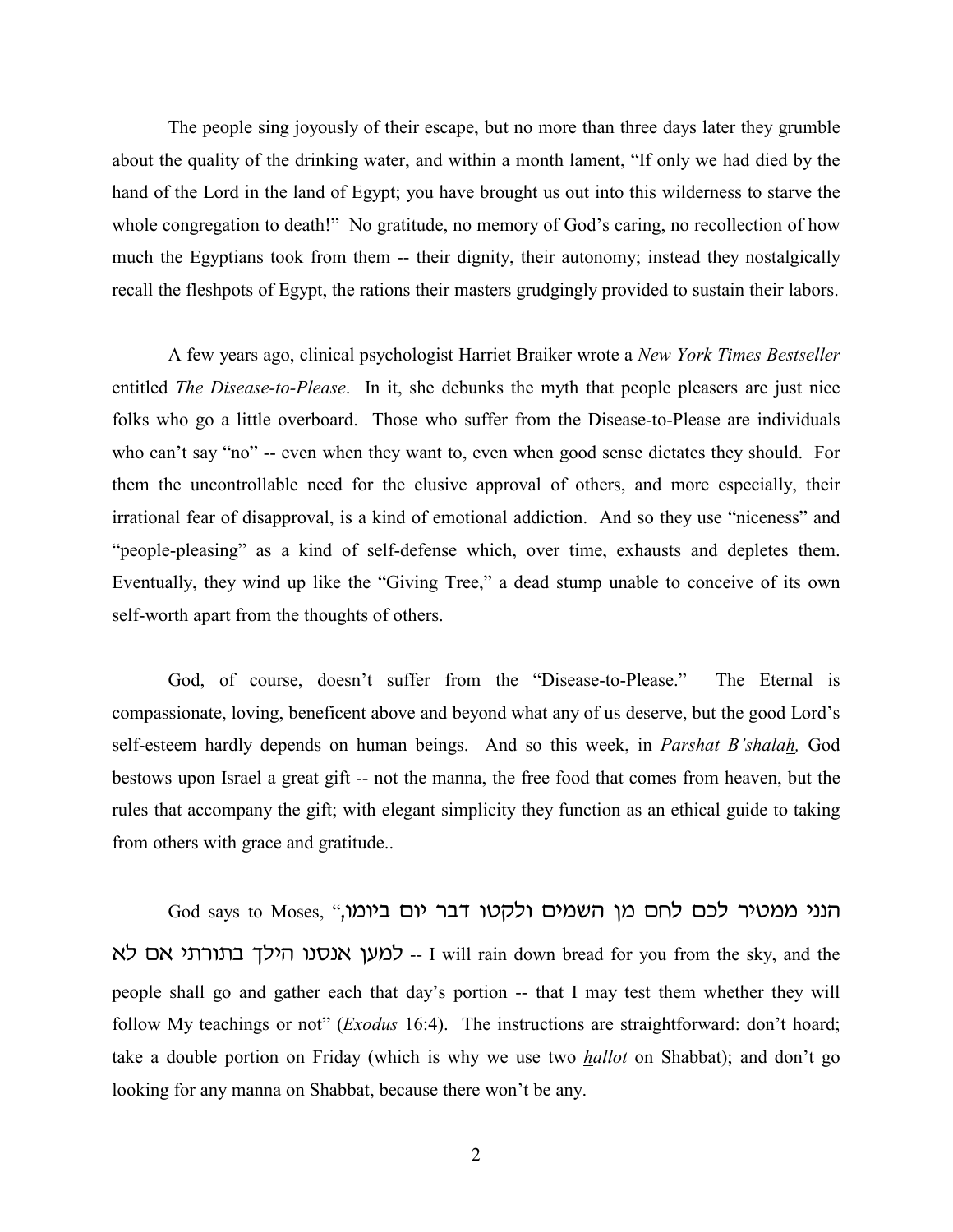But what, exactly, is God testing?. Dov Ber of Mezeritch, a great Hasidic figure of the 18th century suggests that the good Lord was testing the people's ability to be grateful -- if the Israelites were assured of food to eat without any effort on their part, would they remember to be thankful? You can easily transpose the question in modern terms: if our children don't earn the money, and neither shop for nor cook the food that ends up on the table, do they still express their appreciation for the sustenance they receive?

Another view maintains that God wanted to see if they'd remain appreciative of the manna, since they would continue to receive the same food day-after-day, month-after-month, year-after-year. What would matter to them in the end -- their craving for novelty or their gratitude for nourishment? This, too, is easy to translate into a contemporary context: how often have we heard family members complain, "What, meatloaf *again*?"

Still another view holds that the Almighty wanted to see whether the people would only collect what they truly needed, or would they instead grab as much as they could, even more than they could possibly ever finish?

Throughout their desert wanderings, at one time or another our ancestors failed all of the above tests. But let's not get too snug -- we continue to fail them today. Ours is a society in which our memories grow shorter and shorter. Overwhelmed with technology, with choices, and lives that suffer from TMI ("Too-Much-Information") overload, our appreciation of others is more disposable than ever. Writing in last week's *New York Times* Sunday magazine, commentator Matt Bai observed, "In an accelerated culture, our loyalties toward just about everything -- laundry detergents, celebrities, even churches and spouses -- transfer more readily than our grandparents could have imagined. Now we dispose of phone carriers and cash-back credit cards from one month to the next, forever in search of some better deal. Forget the staying power of an institution like Johnny Carson; when Jay Leno starts to feel a little stale, he is shifted to prime time, then shifted back to late night."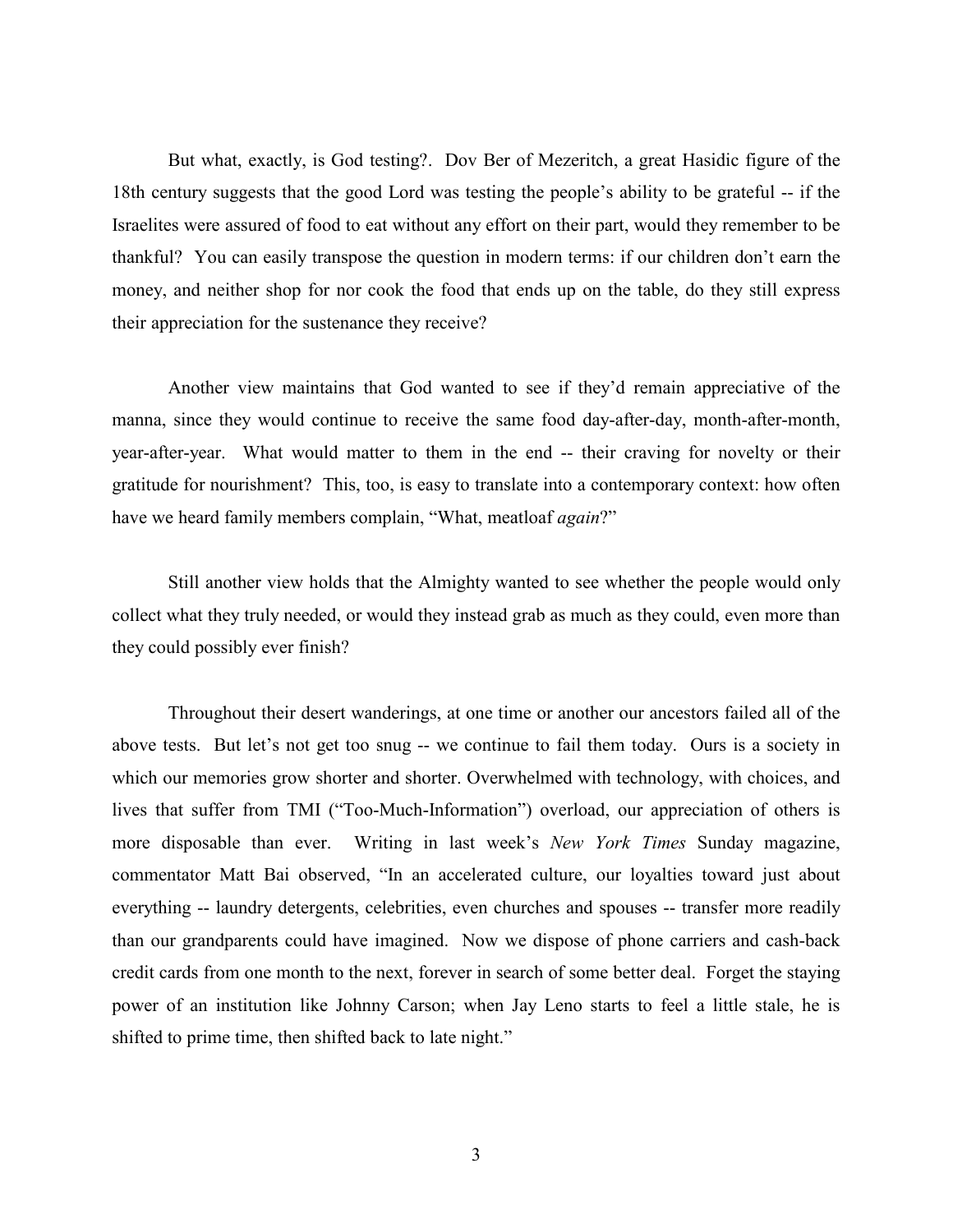The challenge we face is an inability to create healthy reciprocity in a world of amnesia. Take quarterback Brett Favre -- maybe you admire him, maybe you don't. Either way, at the age of 40 he had an amazing season in leading the Vikings to the cusp of an NFC championship. Yet listening to the pundits of the pigskin last week, it all boiled down to talk about Favre's fourth quarter interception throw to cornerback Tracy Porter, which cost the Purple People Eaters a conference championship and a ticket to the Superbowl. To be sure, there are many, many athletes who have given their all to a sport or a team . . . only to be discarded when they're no longer useful. Today we are confronted by a vexing spiritual question: *How can you be there for me tomorrow, when you can't remember what I did for you yesterday?*

Everywhere we look, we see imbalances in life's equation of giving and taking. Unhealthy taking and unhealthy giving walk hand-in-hand, creating a crippling co-dependency that undermines well-being, destroys relationships, and distorts the value we assign ourselves and others. How many of us in this room feel like all the relationships in our lives are in perfect balance, that our giving is equal to our taking and *vice versa*? Consider the following statements -- perhaps you've heard them uttered, or maybe you've thought them yourself: "Look at how much I do for my spouse and yet when I ask him for a simple . . . ."; or "Isn't it incredible how much Shaina Faygl does for the synagogue; the woman wears twelve different hats -- why does it always seem that it's the same few people who volunteer?" or; "After all I've done for my company, you'd think my boss might express just a little appreciation or recognition" . . . " My guess is that many of us, maybe even most of us, feel some imbalance in at least one or more of our relationships.

But Judaism has a powerful antidote toward the spiritual malaise and emotional amnesia from which our society suffers, an antidote consisting of the the two most important words in all religious thought. They aren't "I believe," but rather "thank you." Indeed, our very name as Jews, *Yehudim* in Hebrew, comes from the root *hodeh* -- to thank, to acknowledge. The fulcrum on which the give-and-take of life rests is gratitude, because you can't give in a healthy fashion unless you value the gift enough to understand its worth; and you can't take in a positive vein unless you appreciate what it truly is to receive. To be Jewish is literally to be thankful, to be grateful implied by the very etymology of the words "Jew" *yehudi* and "Judaism" *yahadut*. It's